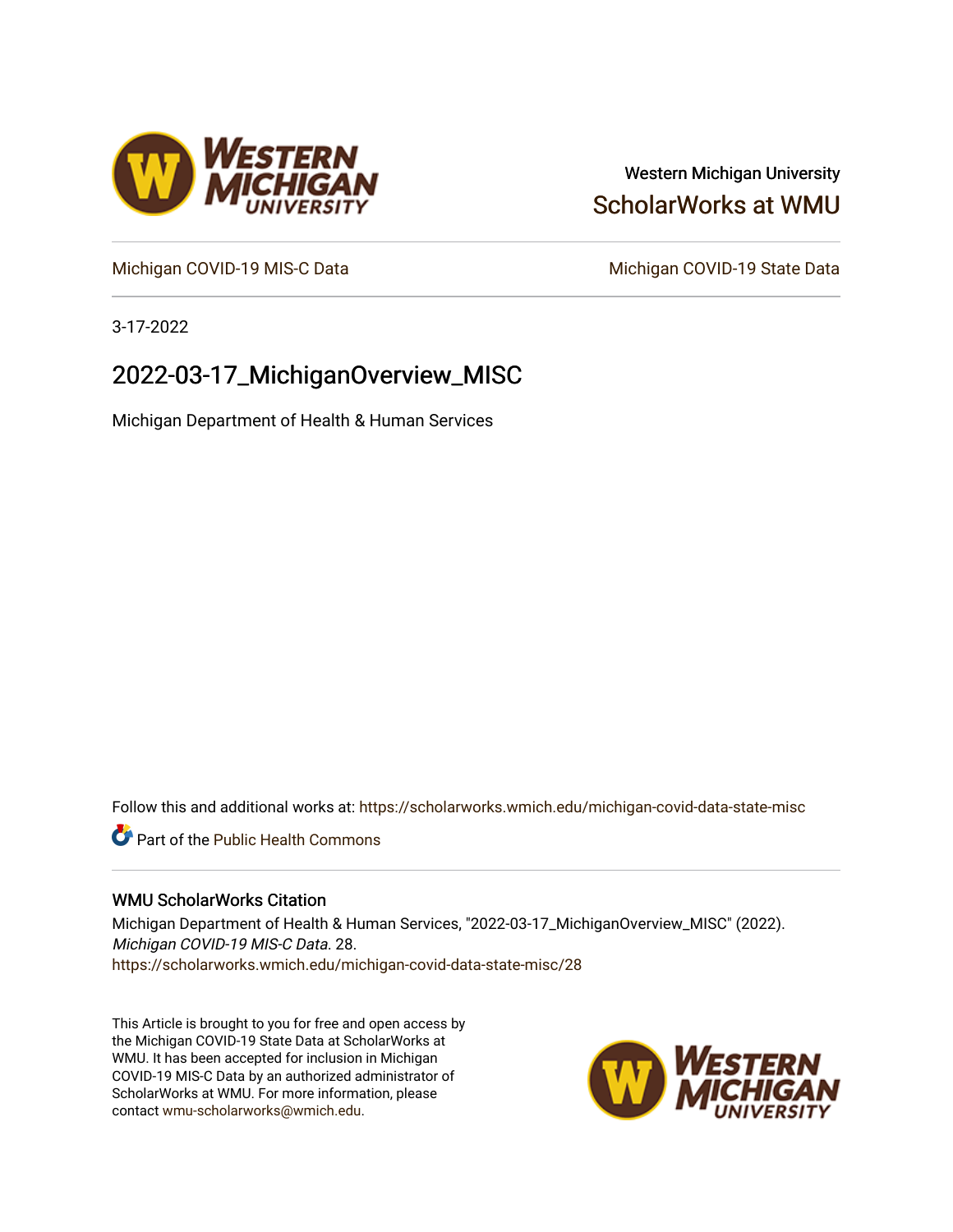[CORONAVIRUS](https://www.michigan.gov/coronavirus/) / [MICHIGAN](https://www.michigan.gov/coronavirus/0,9753,7-406-98163_98173---,00.html) DATA / MIS-C DATA AND [REPORTING](https://www.michigan.gov/coronavirus/0,9753,7-406-98163_98173_104661---,00.html)

# MIS-C Data and Reporting

## What is MIS-C?

Multisystem Inflammatory Syndrome in Children (MIS-C) is a condition in children and adolescents under 21 years of age where multiple organ systems become inflamed or dysfunctional which occurs in association with illness. Children with MIS-C may have a fever and various symptoms, including abdominal (gut) pain, vomiting, diarrhea, neck pain, rash, bloodshot eyes, or feeling extra tired. We do not yet know what causes MIS-C. However, many children with MIS-C were infected with the virus that causes COVID-19, or had been around someone with COVID-19.

Health care providers and local health departments are asked to maintain a high degree of suspicion for MIS-C in pediatric and adolescent patients presenting with symptoms similar to Kawasaki Disease or ill individuals who have been previously exposed to COVID-19 with signs and symptoms. Patients have presented with persistent fever\*, hypotension, multiorgan (cardiac, gastrointestinal, renal, hematologic, dermatologic, and neurologic) involvement, and elevated inflammatory markers. Respiratory symptoms have been present in some, but are not a common finding.

\*Persistent fever is a measured fever of 100.4°F (38.0°C) or greater for at least 24 hours, or report of subjective fever lasting at least 24 hours.

## Reported Cases of Multisystem Inflammatory Syndrome in Children (MIS-C)

Data will be updated on the first and third Thursdays of the month.

### Multisystem Inflammatory Syndrome in Children (MIS-C) Michigan Data Summary 3/17/2022

| <u>mandystem mnammatery synarenie in ennaren (mis e) mienigan sata sammary s/ 1772022</u> |                      |  |  |  |  |
|-------------------------------------------------------------------------------------------|----------------------|--|--|--|--|
| # Cases Confirmed and Reported to CDC*                                                    | 282                  |  |  |  |  |
| MIS-C associated Deaths                                                                   | 5 or fewer           |  |  |  |  |
| Cases admitted to ICU                                                                     | 185 (65.6%)          |  |  |  |  |
| Onset Date Range                                                                          | 4/14/20 to 2/28/2022 |  |  |  |  |
| Age Range                                                                                 | 0-20 years           |  |  |  |  |

\*Meets CDC Case definition

<https://emergency.cdc.gov/han/2020/han00432.asp>

### DEMOGRAPHIC INFORMATION (N=282)

| <u>DEMOUNTING HIJ ONIVIATION (IV ZUZ)</u> |                  |                             |                                                                                                                 |        |       |  |  |  |
|-------------------------------------------|------------------|-----------------------------|-----------------------------------------------------------------------------------------------------------------|--------|-------|--|--|--|
| <b>Age Group</b>                          | Count            | %                           | Race                                                                                                            | Count  | %     |  |  |  |
| <1 yrs                                    | 10 <sup>°</sup>  | 3.6%                        | <b>Black/African American</b>                                                                                   | 103    | 36.5% |  |  |  |
| $1-4$ yrs                                 | 65               | 23.1%                       | Caucasian                                                                                                       | 133    | 47.2% |  |  |  |
| $5-11$ yrs                                | 138              | 48.9%                       | All Others / Unknown                                                                                            | 46     | 16.3% |  |  |  |
| 12-15 yrs                                 | 50               | 17.7%                       |                                                                                                                 |        |       |  |  |  |
| 16-20 yrs                                 | 19               | 6.7%                        |                                                                                                                 |        |       |  |  |  |
| Gender                                    | Counts           | %                           | Ethnicity                                                                                                       | Count  | %     |  |  |  |
| Male                                      | 176              | 62.4%                       | Not Hispanic or Latino                                                                                          | 212    | 75.2% |  |  |  |
| $ -$                                      | $\lambda$ $\sim$ | $\sim$ $\sim$ $\sim$ $\sim$ | the property of the contract of the contract of the contract of the contract of the contract of the contract of | $\sim$ | 0.401 |  |  |  |

| Female  | 06 | 37.6% | Hispanic or I<br>Latino | --<br>-- | 10/0<br>ັ. ເ |
|---------|----|-------|-------------------------|----------|--------------|
| Unknown |    | 0.0%  | Unknown                 |          | ັບ.          |

[Coronavirus](https://www.michigan.gov/coronavirus/)

MI SAFE [START](https://www.michigan.gov/coronavirus/0,9753,7-406-100467---,00.html)  $\vee$  [CONTAIN](https://www.michigan.gov/coronavirus/0,9753,7-406-99891---,00.html) COVID  $\vee$  [RESOURCES](https://www.michigan.gov/coronavirus/0,9753,7-406-98178---,00.html)  $\vee$  PRESS [RELEASES](https://www.michigan.gov/coronavirus/0,9753,7-406-98158---,00.html) [DONATE](https://www.michigan.gov/coronavirus/0,9753,7-406-98178_98811---,00.html#block-3_115140) VIDEO [UPDATES](https://www.michigan.gov/coronavirus/0,9753,7-406-98414---,00.html)